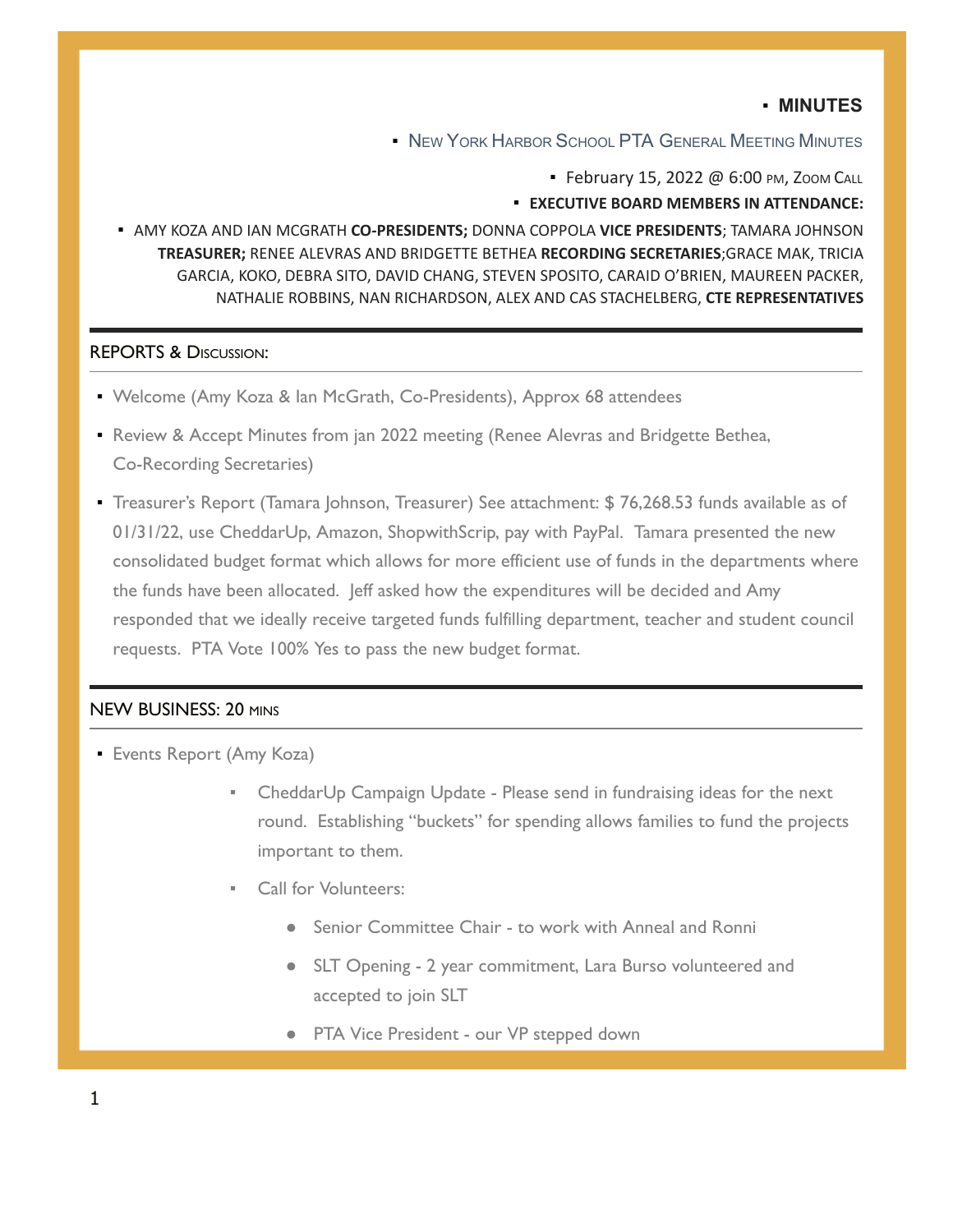- Valentine's Day Candy Grams/ Dance postponed candy grams were organized & delivered, well-organized fundraiser with Student Council
- **•** Oyster Classic Update Sunday June 5, need 40 volunteers and prep, Laura Paddock will spearhead, email Amy if interested
- Staff Appreciation Day Planning mid-may, call for call for volunteers, pot-luck
- o Cleaning Day Save the Date (Amy Koza and Nan Richardson) April 9 or 30 (rain), prepare garden, door painting, classroom work
- o Junior College Night Recap (Alex Stachelberg) recording and recap of seminar to be sent to families from Jeff for those who could not attend
- o Groups.io Highlight (Ian McGrath) email platform introduction and invitation
- o PTA Voting
	- Budget Revisions (Ian & Tamara) vote passed at beginning of meeting
	- **Marine Bio Resource Funding (Koko & Tricia advocating parents) request for** \$1300 to purchase industrial water testing kit for students, questions about training and sharing with other CTEs. PTA Vote 100% Yes to pass the funding request.
- o Additional Items
	- Koko asked parents to make themselves available for Interview Practice for the Marine Bio students
	- **Marine Policy (Nan subbing for Debra) requested Vote to re-allocate \$1400 in** funding to Marine Policy trip to gather data on commercial fishing and environmental impact in LI, instead of paying for MP podcast equipment which had previously been approved but was donated. PTA Vote 100% Yes to pass the funding request.
- o Test Delivery Petition Success (Nan Richardson) Regents delivery issue solved. DOE agreed to deliver I day in advance to another school for us to pick up instead of cutting into testing day time.

# PARENT COORDINATOR'S REPORT RONNI ETTINGER 5 MINS

## PRINCIPAL'S REPORT JEFF CHETIRKO 20 MINS

- **Ronni Ettinger, Parent Coordinator**
- **Principal's Report and**  $Q$  **& A with Jeff**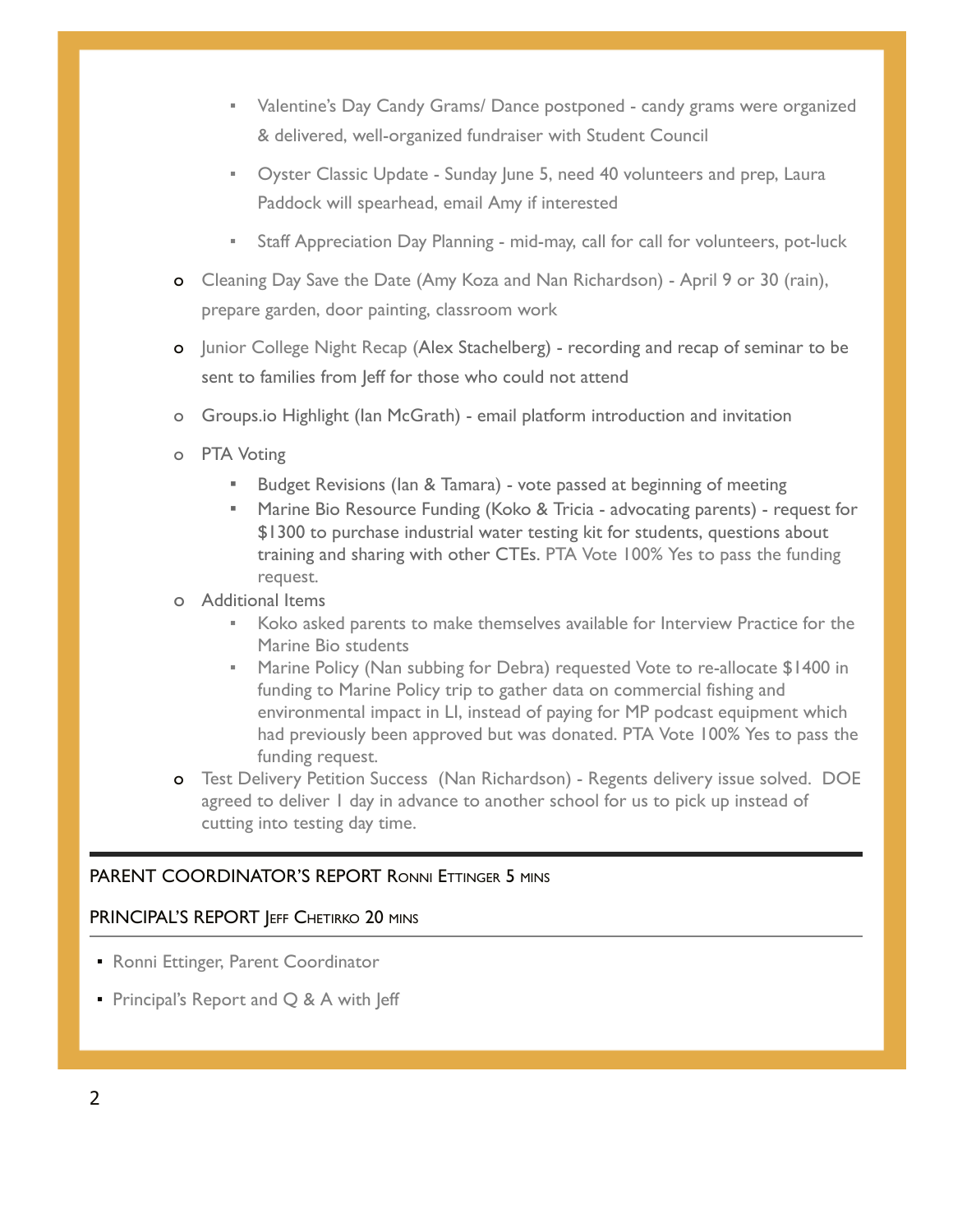- o COVID protocols testing on Mondays of all students. Anyone with close contact will get 2 tests. For Mid-Winter break, everyone will be given 2 tests to bring home to use at the beginning and end of recess Feb 21 - Feb 25.
- o CTE Selections coming up
- o Non-Instructional Day on March 23 for 9th and 12th graders
- o PSAT and SAT on March 23 for 10th & 11th graders
- o Hispanic Federation Financial Aid Workshops on March 25 in English and Spanish
- o Next Step Advising NYC program for college resources
- o English Regents is waived for students with 5 credits of English
- o March 16 & 18 PT Conferences, onsite location or virtual TBD
- o April 15 April 22 Spring Recess
- o March 3 Camelback Mountain snow tubing Senior Class trip, get release forms, no fees
- o Ice Skating rental for students 9-11th grade during lunch hours
- o May 25 Awards Ceremony student only event, catered, slideshow
- o June 9 Prom on Gov Island at glamping site "Collective Retreats"
- o June 10 Senior Night at Great Adventure, open until 2 am, additional fee
- o June 23 Senior Graduation on Gov Island
- o Ronni will send out Senior dates, dues information, need family volunteers
- o Black History Month Celebration at school continuing through the year
- o Freshman Coffee & Conversation with Ronni to continue again starting March 1 at 10 am with guests Diana, Frank and Jen; Social worker and guidance counselor to attend; considering evening sessions
- o School Survey coming up, mail, email, online, gift card incentives
- o Ronni's emails coming up with volunteer and STEM opportunities
- Yearbook booster ads
- o Contact information for Ronni 347-218-4953 or 212-458-0800 x2134